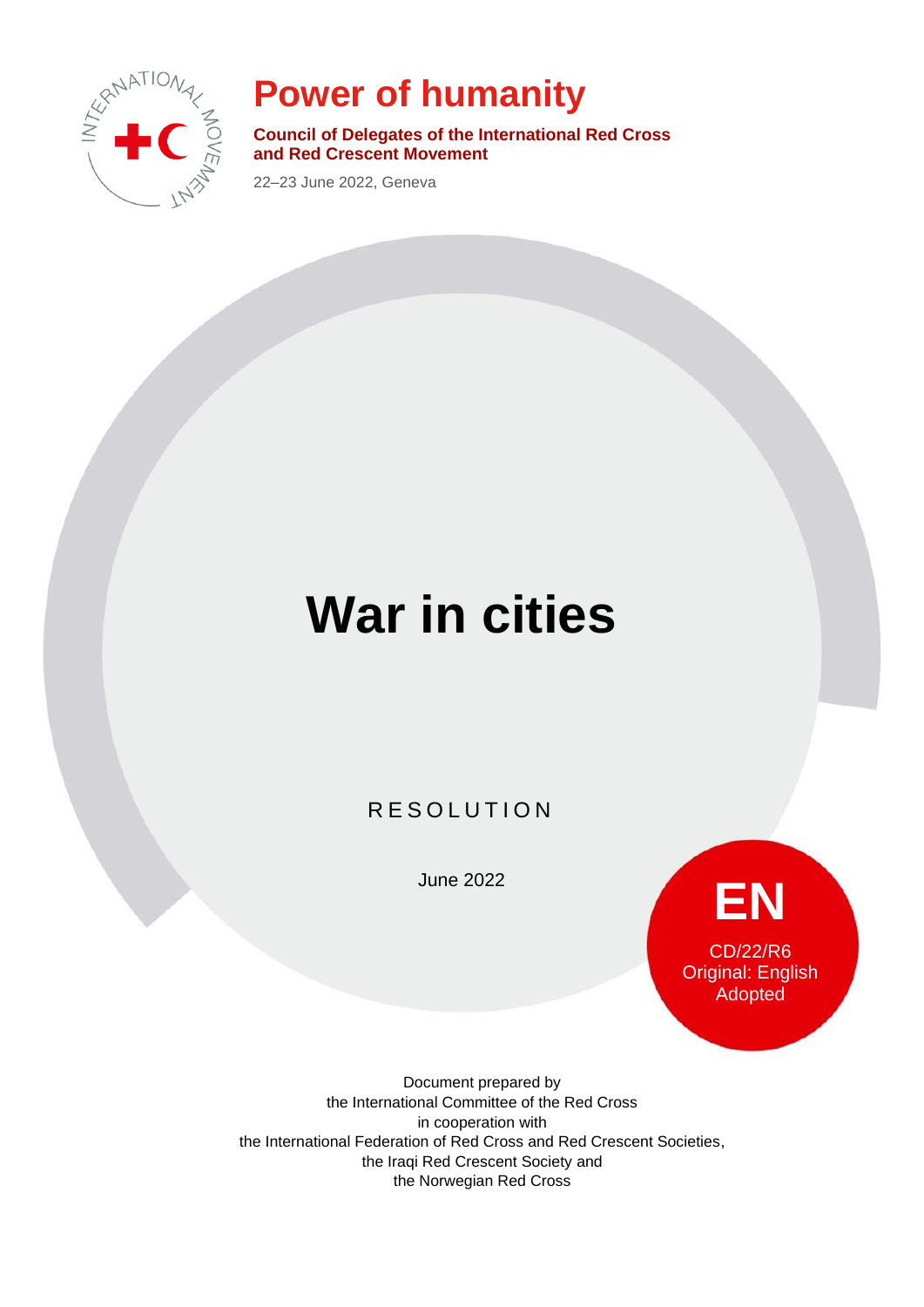## **War in cities**

The Council of Delegates,

*deeply concerned* by the devastating humanitarian impacts of war in cities, witnessed first-hand by the staff and volunteers of the International Red Cross and Red Crescent Movement (Movement), including the appallingly high number of civilian deaths, the extensive and long-lasting physical and mental suffering, the consequences of weapon contamination, the destruction of homes and critical civilian infrastructure, the disruption to essential services, including health care, water supply, food supply, sanitation, solid waste disposal, electricity and education, the environmental damage and the widespread displacement of people, with consequences both for those displaced and sometimes for the communities hosting them, and *acknowledging* that these impacts affect women, men, girls and boys differently,

*recognizing* that many of these consequences are not unique to war in cities, but *underscoring* that they occur on a significantly larger scale because of the density of the civilian population and civilian objects, the belligerents' choice of certain weapons, means and methods of warfare, the population's reliance on interconnected infrastructure systems that enable the delivery of public services and the often protracted nature of urban fighting, and *concerned* that, although urban warfare is not a new phenomenon, current trends in global demographics towards rapid urbanization increase the risk that cities and other urban areas will become the main battlegrounds of future conflicts,

*stressing* that the scale of devastation and suffering caused by urban warfare is determined by the behaviour of the parties fighting in these environments, and *expressing deep concern*, in this respect, at the frequent violations of international humanitarian law (IHL), particularly attacks directed against civilians, civilian objects and other protected persons and objects, including objects indispensable for the survival of the civilian population, indiscriminate and disproportionate attacks, the unlawful denial of access to impartial humanitarian organizations and the use of human shields,

*noting* that while improved compliance with IHL will significantly alleviate the suffering caused by urban warfare, it may not always be sufficient to ensure the full protection of civilians,

*expressing deep concern*, in this respect, at the grave humanitarian impact of the use of explosive weapons with a wide impact area and of siege and encirclement practices, and *recognizing* the further harm that may be caused by the use of new technologies of warfare in urban areas,

*recalling* that the Movement, born of a desire to bring assistance without discrimination to the wounded on the battlefield, endeavours, in its international and national capacity, to prevent and alleviate human suffering wherever it may be found through neutral, impartial and independent humanitarian action, and *underscoring* that Movement components have unique capacities to access, protect and assist people and communities affected by urban warfare, and that these Movement capacities can best be leveraged when all the parties to the conflict comply with IHL, particularly the obligations to respect and protect humanitarian personnel and to allow and facilitate the rapid and unimpeded passage of all impartial humanitarian relief consignments, equipment and personnel,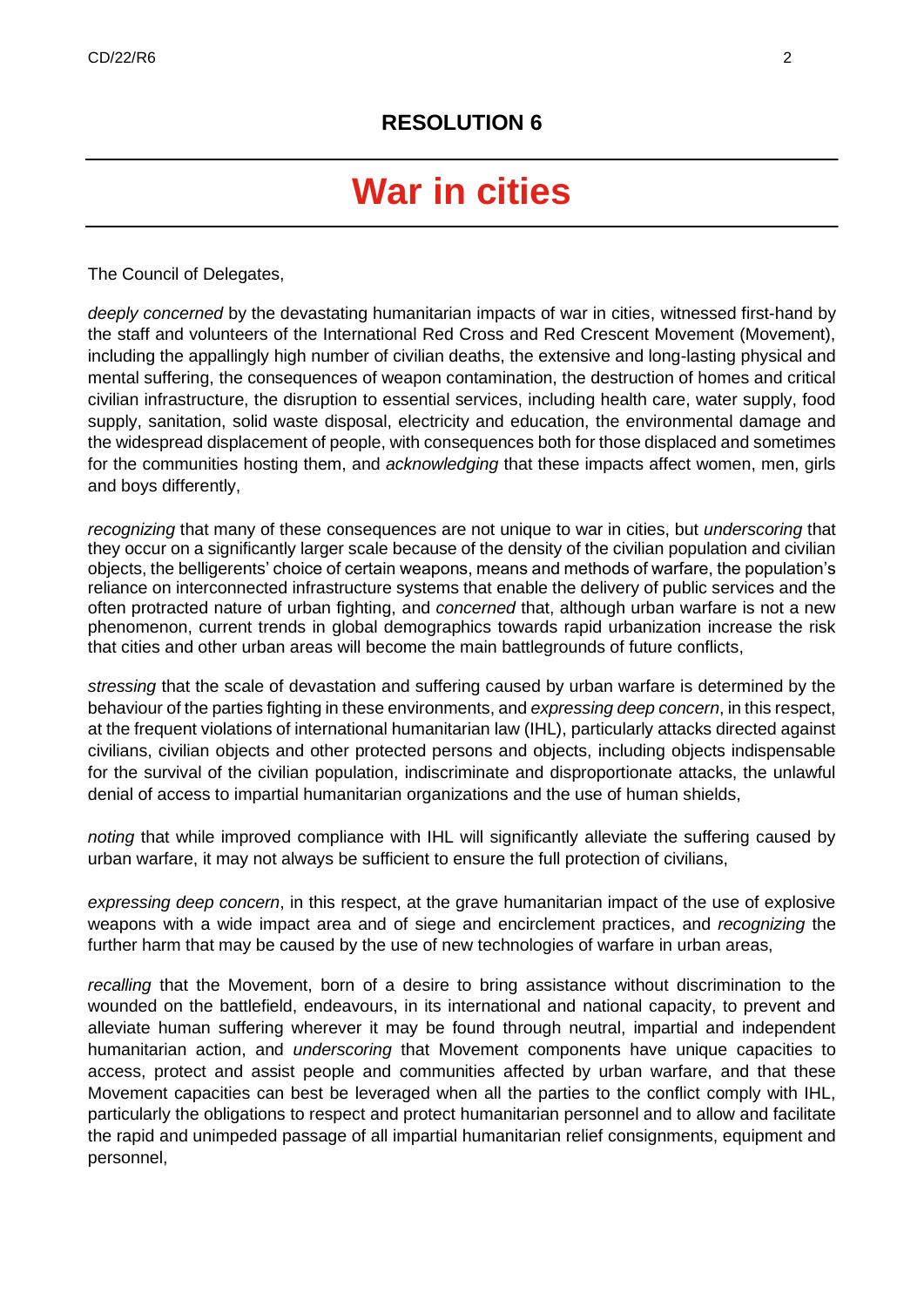*expressing deep concern* that the Movement's staff and volunteers working in urban areas to provide humanitarian assistance, often in stressful and dangerous conditions, frequently face life-threatening challenges when they seek to access and support populations, and *stressing* that due respect should be given to those who die while carrying out their humanitarian work,

*underscoring* that the humanitarian response to the consequences of urban warfare is currently fragmented and that the Movement, when it plans to strengthen its capacity to prevent, prepare for and respond to these consequences, must consider the different impacts on women, men, girls and boys, taking into account ages, disabilities and backgrounds, and favour a multidisciplinary, integrated and scalable approach, based on the equal participation and full involvement of women, that combines prevention, preparedness, protection and assistance activities adapted to a specific urban context,

*acknowledging* that documenting the humanitarian impacts of war in cities is essential to understand the scale and nature of people's needs and to develop relevant, effective and timely preventive actions and operational responses, and *stressing* the importance for the Movement of strengthening its collective capacity to collect accurate, reliable and relevant data, including sex-, age- and disability-disaggregated data, and of sharing information, including human impact stories, on the humanitarian consequences of war in cities, particularly in line with the Movement's Fundamental Principles, data protection principles, accountability requirements, the "do no harm" principle and existing priorities,

*welcoming* the analysis by the International Committee of the Red Cross (ICRC) of the challenges arising from the urbanization of armed conflict in its report entitled *International Humanitarian Law and the Challenges of Contemporary Armed Conflicts: Recommitting to Protection in Armed Conflict on the 70th Anniversary of the Geneva Conventions*, submitted to the 33rd International Conference of the Red Cross and Red Crescent (International Conference) in 2019, the reports entitled *Urban Services during Protracted Armed Conflict: A Call for a Better Approach to Assisting Affected People*, *Reducing Civilian Harm in Urban Warfare: A Commander's Handbook* and *Explosive Weapons with Wide Area Effects: A Deadly Choice in Populated Areas*, and *noting*, as a source of inspiration, the outcome documents of the 2019 Movement consultation in Oslo entitled "War in Cities: Towards a Comprehensive Response by the International Red Cross and Red Crescent Movement",

*welcoming* the adoption of the resolution on "Strengthening the resilience of urban communities: Our way forward" at the 2022 Council of Delegates,

*recognizing* the need to fully implement existing Movement initiatives with a bearing on urban warfare, and *recalling*, in this respect, the resolutions on "Strengthening Movement Coordination and Cooperation" adopted at each session of the Council of Delegates since 2013, Resolution 6 of the 2009 Council of Delegates on the "Movement Strategy on Landmines, Cluster Munitions and other Explosive Remnants of War: Reducing the Effects of Weapons on Civilians", Resolution 7 of the 2013 Council of Delegates on "Weapons and international humanitarian law", Resolution 7 of the 2019 Council of Delegates on "Strengthening implementation of the Movement policy on internal displacement: Ten years on", Resolution 4 of the 32nd International Conference on "Health Care in Danger: Continuing to protect the delivery of health care together", Resolution 2 of the 33rd International Conference on "Addressing mental health and psychosocial needs of people affected by armed conflicts, natural disasters and other emergencies", as well as other relevant Movement guidelines, policies, frameworks and approaches, particularly the Minimum Protection Approach, the Safer Access Framework, the Preparedness for Effective Response approach and the ICRC guidelines on mine and explosive remnants of war risk awareness and safer behaviour,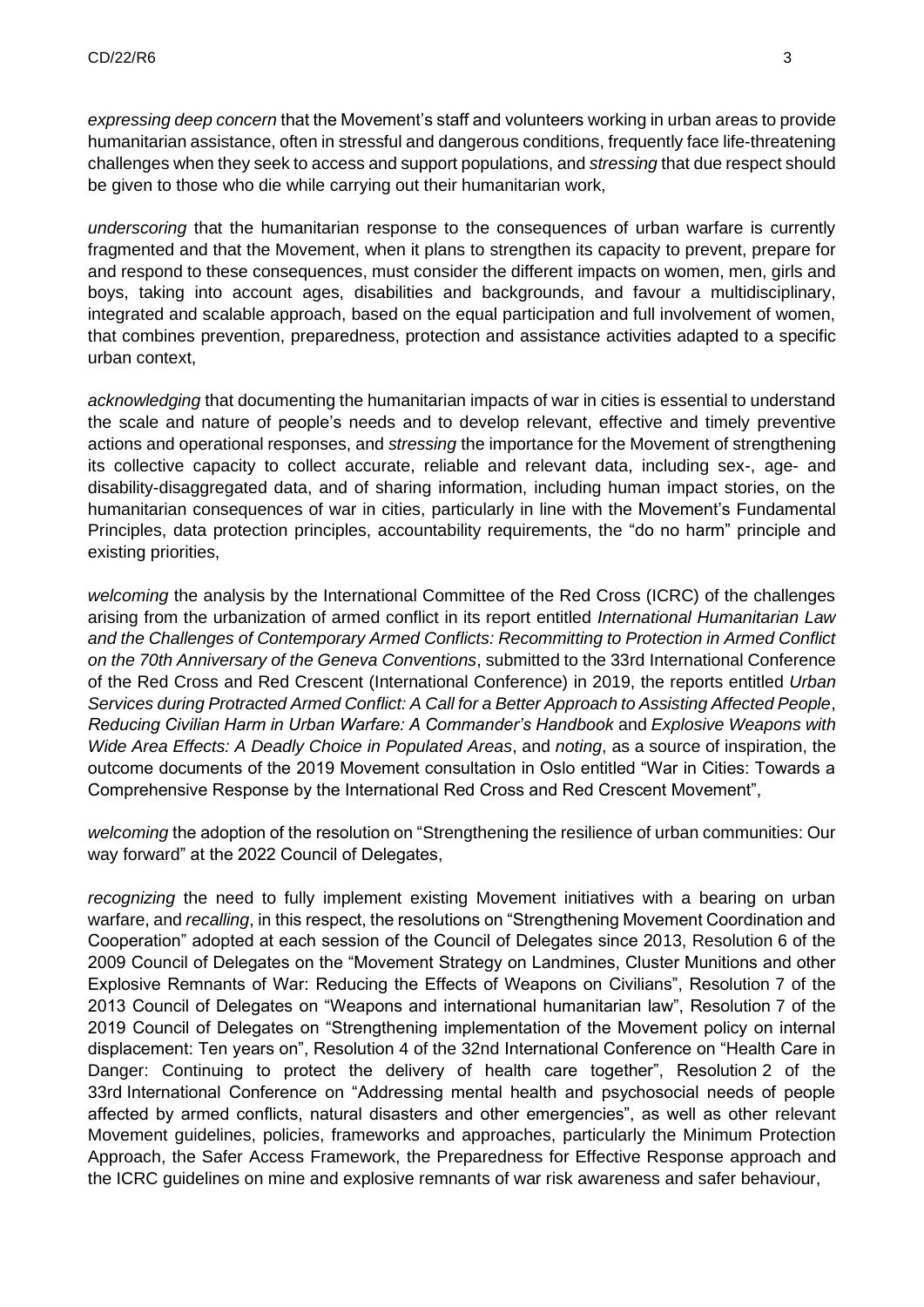- 1. *adopts* the 2022–2027 Movement Action Plan to Prevent and Respond to the Humanitarian Impacts of War in Cities (action plan) annexed below;
- 2. *invites* the ICRC to support and coordinate the implementation of the action plan and to monitor and report on its implementation as necessary;
- 3. *invites* all Movement components to take all possible steps to implement the action plan, to the extent feasible and according to each component's specific mandate and capacity, including by:
	- a. documenting the humanitarian impacts of war in cities to strengthen and enhance the Movement's prevention, preparedness, protection and assistance activities;
	- b. strengthening the Movement's collective capacity to provide humanitarian protection and assistance in contexts of urban warfare through a multifaceted, multi-year and scalable effort;
	- c. raising awareness through public communication of the devastating humanitarian consequences of urban warfare;
	- d. influencing States and parties to conflict through humanitarian diplomacy to strengthen legal and policy frameworks related to the conduct of hostilities and to influence how conflicts are fought in urban areas, to the maximum extent possible;
	- e. ensuring implementation of the commitments undertaken, including through the mobilization of resources to support National Red Cross and Red Crescent Societies (National Societies) operating in contexts of urban warfare;
- 4. *calls on* States and parties to armed conflict to take action to prevent and reduce the devastating humanitarian consequences of urban warfare, including by strengthening their legal and policy frameworks that protect the civilian population and civilian objects against the effects of urban warfare and by sharing examples of good policy and practice, and *urges* States to make collective or individual commitments to this end at the 34th International Conference;
- 5. *also calls on* States and parties to armed conflict to respect and ensure respect for IHL in all circumstances, particularly the prohibition against attacks directed against civilians, civilian objects and other protected persons and objects, the prohibitions against indiscriminate and disproportionate attacks, the obligations to take all feasible precautions in attack and against the effects of attacks to protect civilians and civilian objects, the prohibition against the use of human shields, the prohibitions against using starvation as a method of warfare and against attacking, destroying, removing or rendering useless objects indispensable to the survival of the civilian population, the prohibition against acts or threats of violence the primary purpose of which is to spread terror among the civilian population, the obligations safeguarding the provision of health care, the obligations protecting access to education, the obligations protecting the natural environment and the rules protecting civil defence organizations;
- 6. *further calls on* States and parties to armed conflict to give due attention to the diverse needs of and risks faced by women, men, girls and boys, taking into account ages, disabilities and backgrounds when implementing and applying IHL, to ensure the collection and protection of sex-, age- and disability-disaggregated data and to encourage the inclusion of persons of different genders and backgrounds in planning, analysing and decision-making;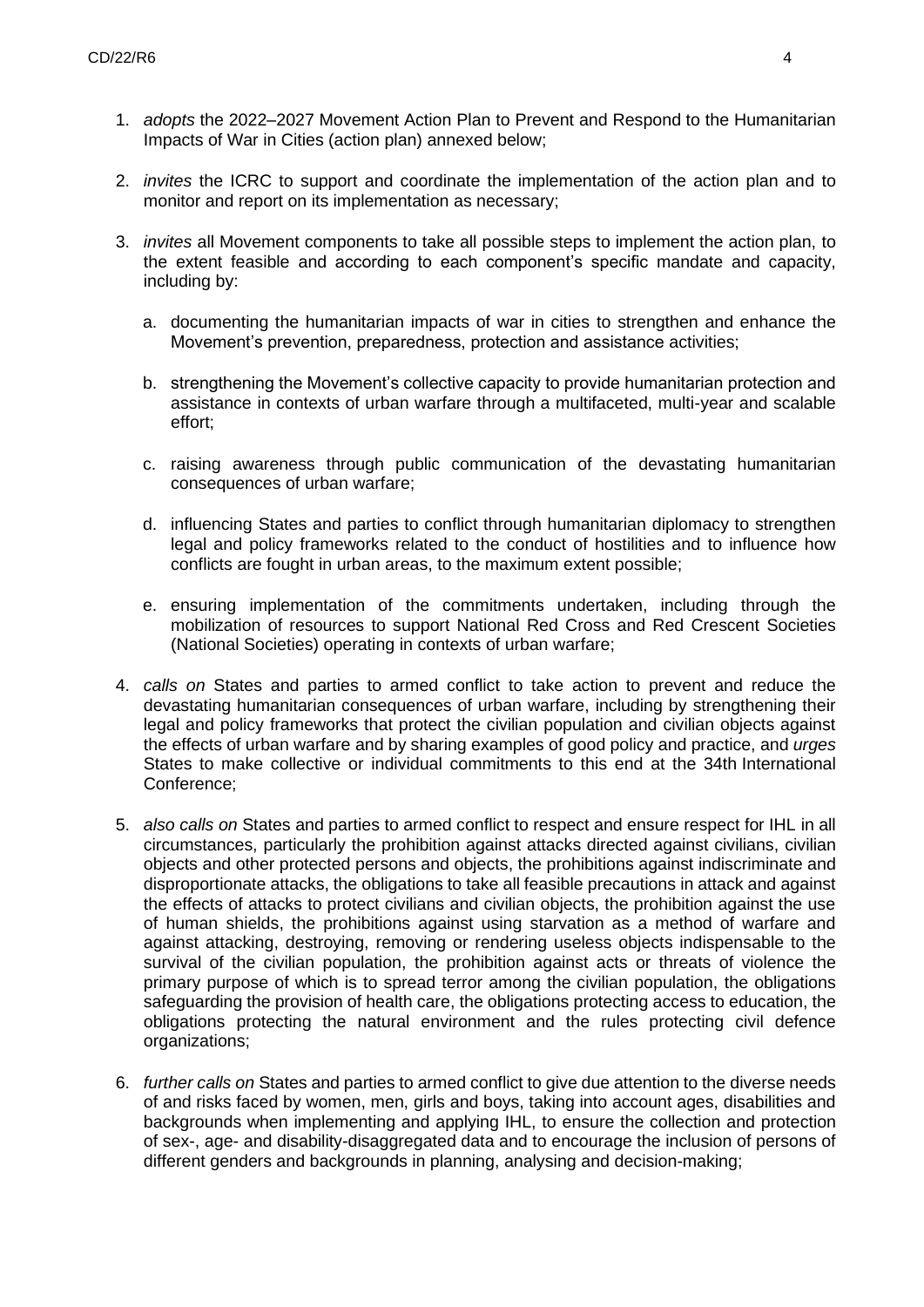- 7. *further calls on* States and parties to armed conflict to respect and ensure respect for the rules of IHL that protect civilians in situations of siege or encirclement, in particular the illegality of besieging civilian populations and the obligation to allow civilians to evacuate a besieged area, the prohibitions against attacking civilians trapped in or fleeing from such areas and against using their starvation as a method of warfare, and the obligations to take constant care to spare them and to protect them from the danger of hostilities;
- 8. *further calls on* States and parties to armed conflict to respect and ensure respect for the rules of IHL related to specific weapons, in particular landmines, cluster munitions and explosive remnants of war;
- 9. *calls on* States and other actors that support parties to armed conflict, including by providing them with weapons, to do everything reasonably in their power to not only minimize the risk of any adverse impact of their support on civilians but to seize all opportunities to enhance the protection afforded to civilians and to those no longer fighting;
- 10. *calls on* parties to armed conflict, in accordance with IHL, to meet the basic needs of the civilian population under their control and to ensure the freedom of movement of authorized humanitarian relief personnel, and *calls on* States and parties to armed conflict to allow and facilitate the rapid and unimpeded passage of impartial humanitarian relief consignments, equipment and personnel for civilians in need, subject to their right of control;
- 11. *calls on* States and parties to armed conflict to take greater steps towards strengthening the protection of civilians from the dangers of urban warfare, particularly to avoid using explosive weapons with a wide impact area in populated areas because of the significant likelihood of indiscriminate effects, and *urges* States to promote, in all relevant forums, the strongest possible protection for civilians from the effects of explosive weapons in populated areas, including commitments to avoid the use of explosive weapons with a wide impact area in such areas, and to collaborate in this regard with relevant humanitarian organizations, including the ICRC and National Societies.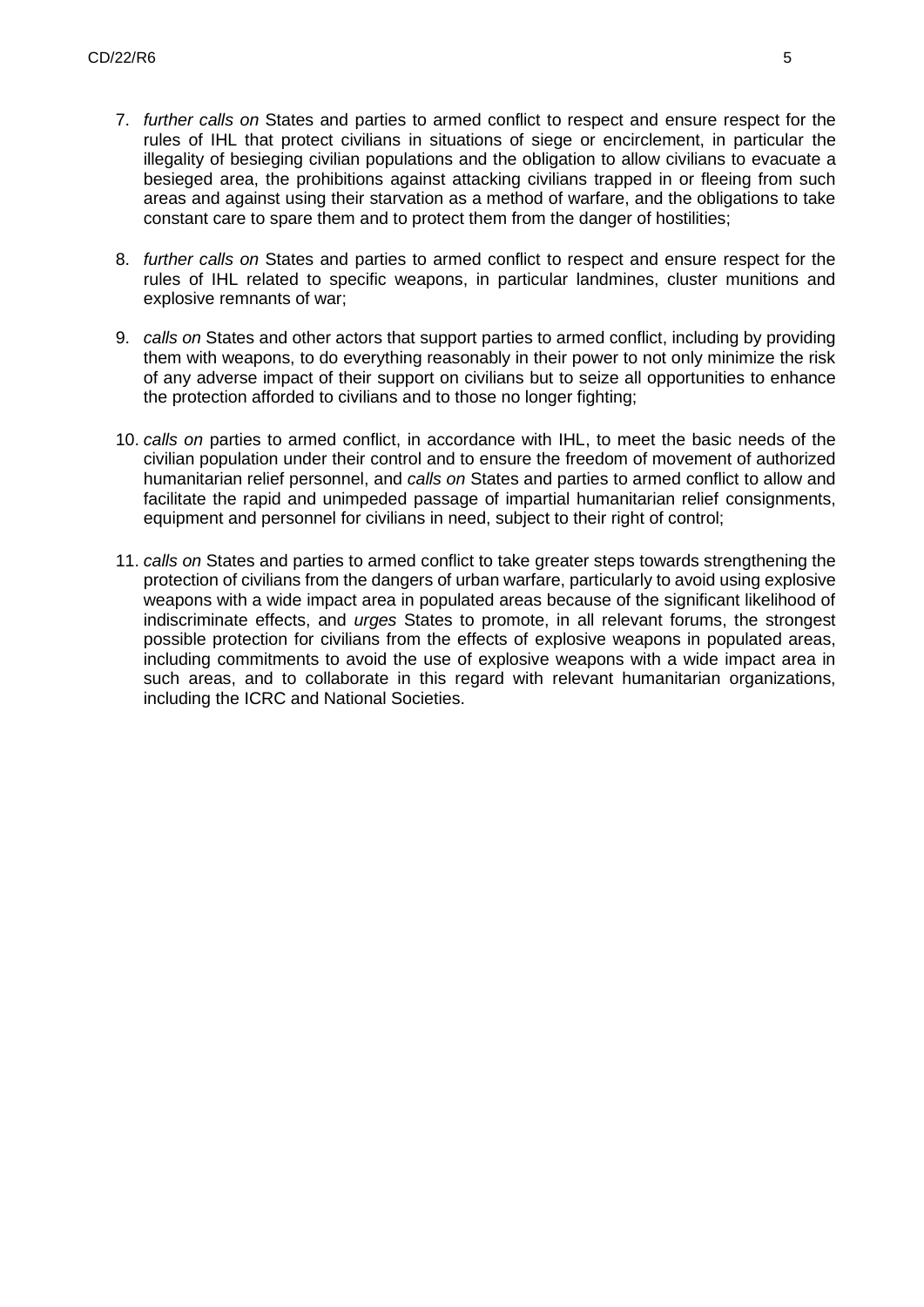### **Annex: 2022**–**2027 Movement Action Plan to Prevent and Respond to the Humanitarian Impacts of War in Cities**

Resolution 6 of the 2022 Council of Delegates calls attention to the devastating humanitarian impacts of war in cities, witnessed first-hand by the Movement's staff and volunteers. This action plan builds on a series of consultations among the ICRC, the International Federation of Red Cross and Red Crescent Societies (IFRC) and a wide range of National Societies held between February and June 2021. It outlines a comprehensive set of activities that all Movement components will strive to implement to better prevent and respond to the humanitarian consequences of war in cities, to the extent feasible and according to each component's specific mandate and capacity. The plan is built around five interconnected action areas:

- a. documenting the humanitarian impacts of war in cities to strengthen and enhance the Movement's prevention, preparedness, protection and assistance activities;
- b. strengthening the Movement's collective capacity to provide humanitarian protection and assistance in contexts of urban warfare through a multifaceted, multi-year and scalable effort;
- c. raising awareness through public communication of the devastating humanitarian consequences of urban warfare;
- d. influencing States and parties to conflict through humanitarian diplomacy to strengthen legal and policy frameworks related to the conduct of hostilities and to influence how conflicts are fought in urban areas, to the maximum extent possible;
- e. ensuring implementation of the commitments undertaken, including through the mobilization of resources to support National Societies operating in contexts of urban warfare.

#### **A. DOCUMENTING THE HUMANITARIAN IMPACTS OF WAR IN CITIES**

Documenting the humanitarian impacts of war in cities is an essential first step in strengthening the Movement's prevention, preparedness, protection and assistance activities to alleviate the suffering caused by urban warfare. There is a need to strengthen the Movement's ability to collect accurate, reliable and relevant data, including human impact stories, on the humanitarian impacts of war in cities. The processing of these data, including the collection, storage, transfer and any public use thereof, must be in line with existing mandates, the Fundamental Principles, data protection principles, accountability requirements and the "do no harm" principle.

There is also a need to better understand the urban environment and its residents, urban systems and governance structures, and the complexity and interconnectedness of urban service systems on which urban dwellers rely.

To this end, the Movement components, to the extent feasible and according to each component's specific mandate and capacity, commit to:

- a. endeavour to develop framework agreements for the processing of data;
- b. work together to develop methodologies and, if required, model templates that establish the minimum data sets required to implement this action plan, based on an analysis of current information gaps and an assessment of existing data collection efforts, to be carried out in the early implementation phases of this action plan;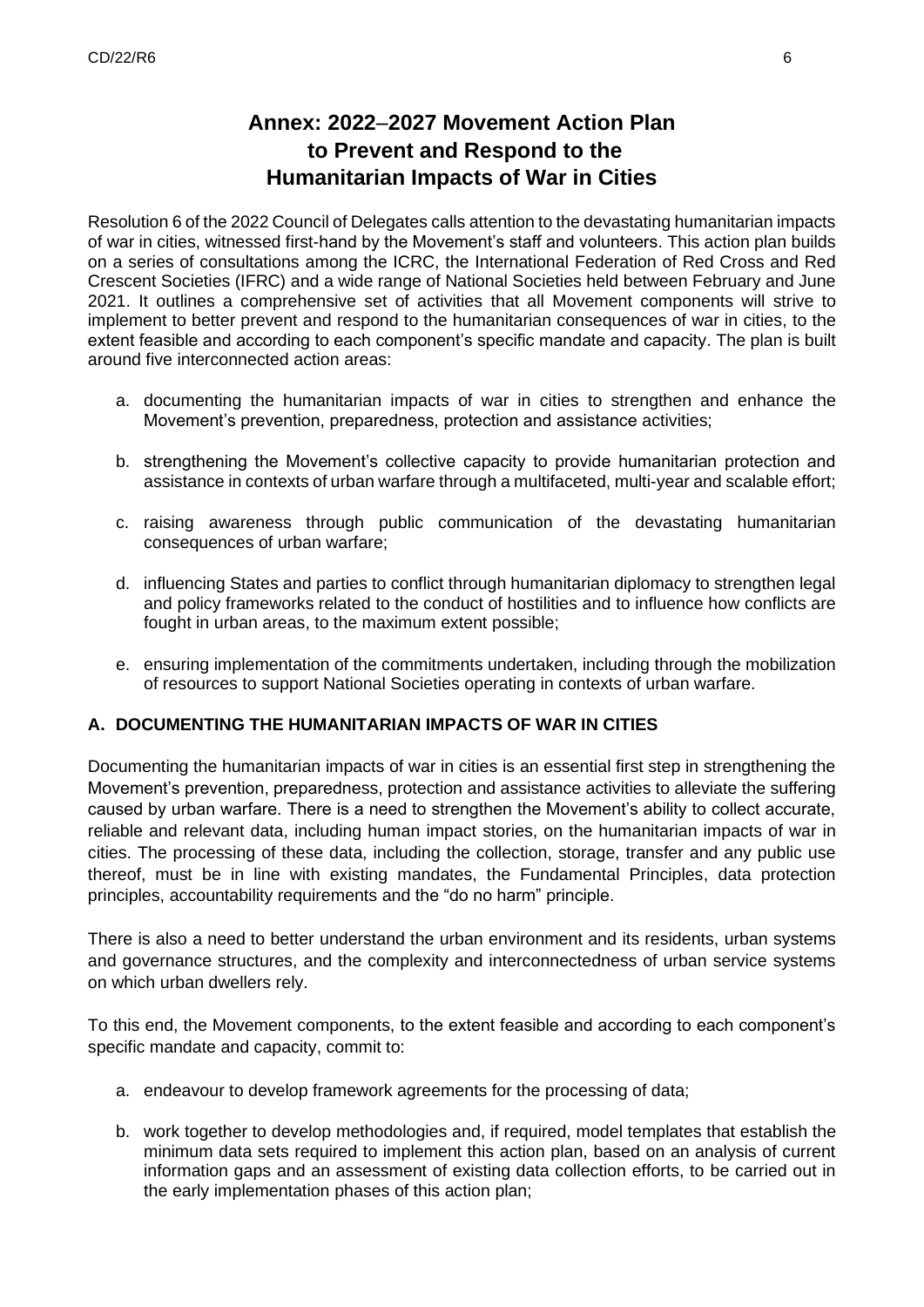- c. strengthen National Societies' capacities, where relevant and based on best practice, to collect, analyse and transfer data, including sex-, age- and disability-disaggregated data on the humanitarian impacts of war in cities, including through training and by developing tools, systems and methodologies, by applying appropriate safeguards to ensure compliance with data protection principles and the professional standards for protection work and by strengthening internal procedures, to the extent feasible:
- d. work together to identify context-specific best practice to help ensure the safety and security of National Society staff and volunteers who collect and analyse data and that of the persons interviewed, particularly through lessons learned from the Safer Access Framework and the development of safe and secure means of communication.

#### **B. STRENGTHENING THE MOVEMENT'S OPERATIONAL RESPONSE**

A core mission of the Movement is to prevent and alleviate human suffering wherever it may be found, to protect life and health and to ensure respect for the human being, particularly in times of armed conflict. Movement components have unique capacities to provide humanitarian assistance in contexts of urban warfare.

In our collective effort to develop a fit-for-purpose operational response to war in cities, Movement components, to the extent feasible and according to each component's specific mandate and capacity, commit to:

- a. work to increase our acceptance among all parties to armed conflict and to improve security and our access to people and communities affected by war in cities, in line with the Safer Access Framework, particularly by:
	- i. investing further in sharing knowledge about and raising awareness of the Movement, its mission and Fundamental Principles, as well as the mandates, roles and capacities of the Movement's respective components;
	- ii. working together to ensure safe access to communities affected by urban warfare; and
	- iii. considering actions for strengthening key elements of staff and volunteers' security.
- b. work to strengthen the Movement's protection and assistance response to war in cities, in line with existing guidelines, policies, frameworks and approaches, particularly by:
	- i. promoting preparedness among Movement components for assistance and protection activities in urban warfare, including through partnerships within the Movement and with local communities, civil defence organizations and other actors, while respecting the Fundamental Principles and the "do no harm" principle;
	- ii. seeking to collectively strengthen the resilience of critical infrastructure that enables the delivery of essential services against the most probable threats and hazards as a function of emergency preparedness;
	- iii. endeavouring to identify how the Fundamental Principles could be invoked more widely to facilitate safe access for essential service providers to carry out their duties, including to operate, maintain, assess and repair critical infrastructure; and
	- iv. developing and implementing, where appropriate, a common response capacity within the Movement with the ability to mobilize multidisciplinary resources to ensure access to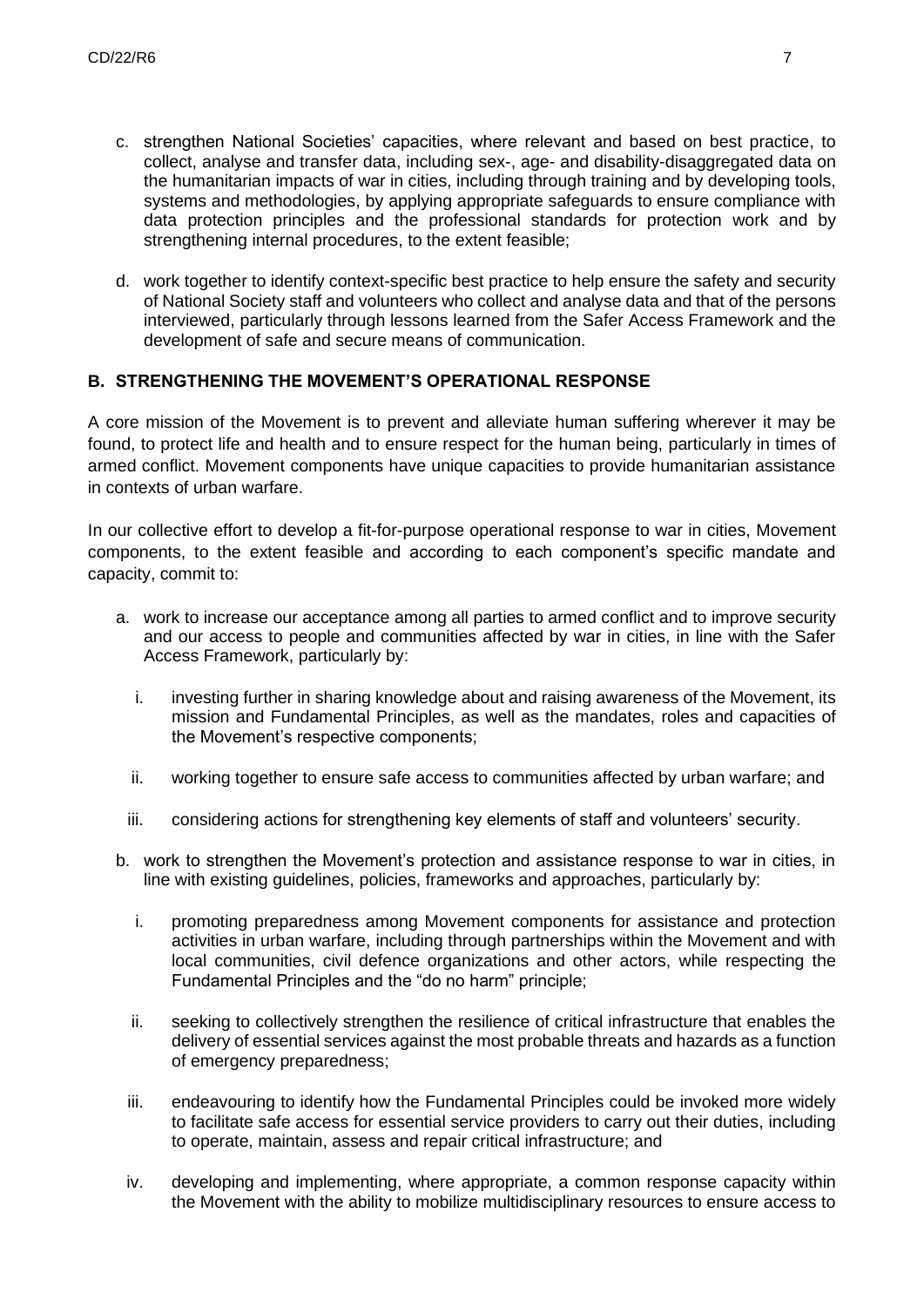essential services in the short and long term, in partnership with other agencies and actors at municipal, national and international levels.

To further assist National Societies in implementing these commitments, the ICRC – in collaboration with the IFRC and with the support of other Movement components – commits to:

- c. make easily accessible, and further develop over time, all relevant operational tools, guidelines and frameworks that can be used by National Societies to prepare for and operate in contexts affected by urban warfare; and
- d. develop training modules for National Societies on humanitarian assistance responses specifically tailored to urban warfare, as required and subject to available resources.

#### **C. RAISING AWARENESS THROUGH PUBLIC COMMUNICATION**

Communication with a wide range of actors is an essential part of the Movement's efforts to prevent and respond to the humanitarian impacts of war in cities. It is therefore essential for the Movement to create an environment conducive to fostering greater support from policymakers, those in military circles, parties to armed conflict and other key actors, and/or to raise awareness with the public about the scale and nature of the humanitarian impacts of war in cities and of the grave implications of current trends.

To this end, the ICRC – in collaboration with the IFRC and National Societies – will launch a Movement-wide communication campaign on war in cities and commits to:

- a. lead efforts to develop a global communication strategy on war in cities, based on a global consultation within the Movement and fully in accordance with sections A, B and D of this action plan, that will specify the following: communication objectives, key audiences and contexts, channels and formats, topics and angles, key messages and calls to action, timelines, milestones and key moments for public communication pushes, and the mapping of potential influencers and core media outlets (global and regional); and
- b. lead efforts to develop communication packs on the humanitarian impacts of war in cities, enabling National Societies to customize and roll out the communication campaign in their own context, including, as appropriate: data and human impact stories from affected communities, audiovisual materials and creative assets, templates, public and expert engagement and media relations toolkits, and a contact list of Movement experts in a variety of fields and contexts who can act as spokespersons on the topic.

Given that political sensitivities associated with war in cities can vary greatly from country to country, the global communication strategy will provide a broad direction and will allow for customization when implemented at national level, as deemed appropriate and in close coordination with National Societies.

In coordination with the ICRC, National Societies, to the extent feasible and according to each component's specific mandate and capacity, commit to:

- c. customize and roll out the communication campaign in their own contexts, as appropriate;
- d. communicate about and raise awareness of the role and requirements of IHL; and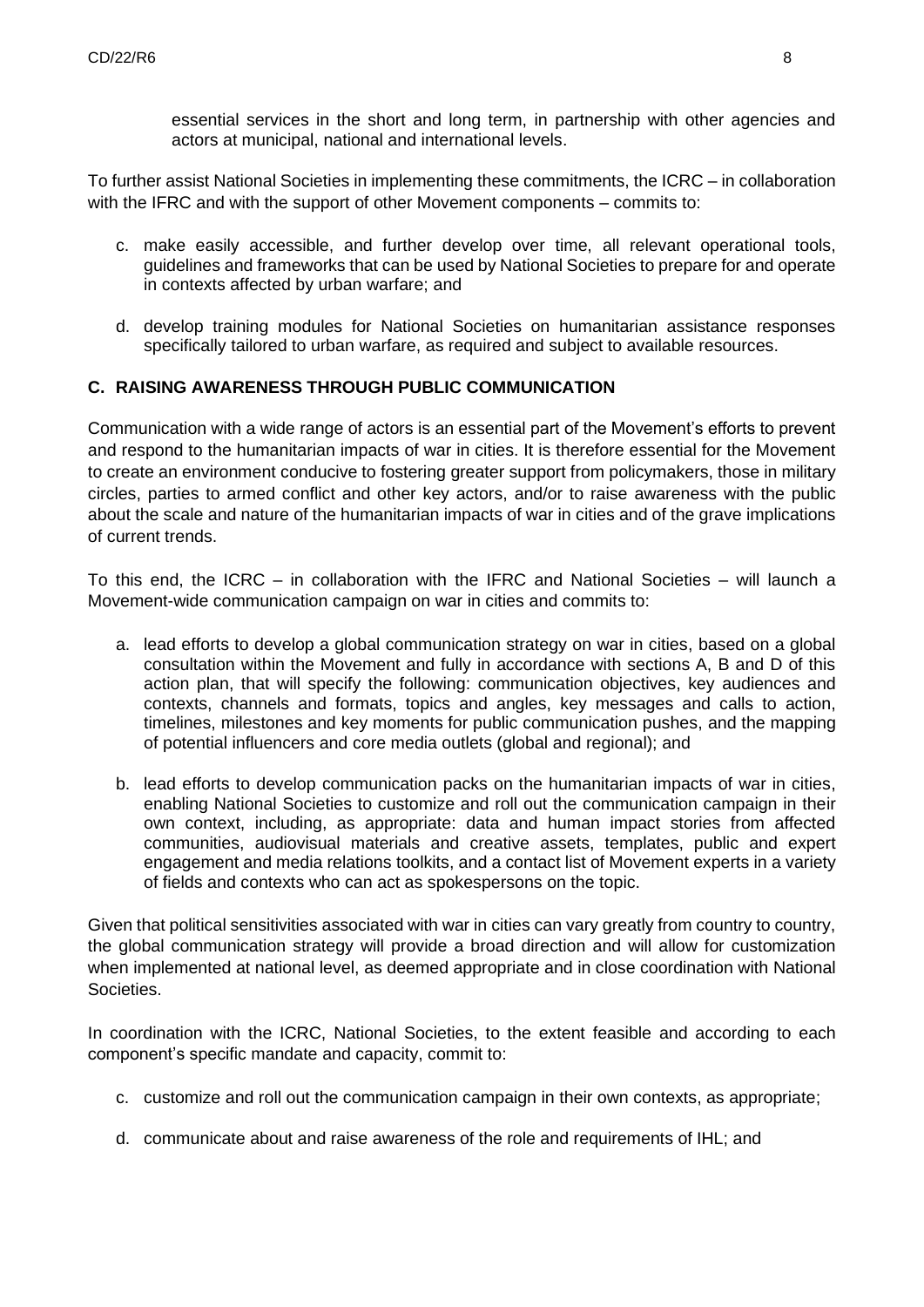e. as feasible and in line with existing priorities, provide a dedicated communication contact point to work with their National Society contact point for war in cities (see section E of the action plan) by 1 October 2022.

#### **D. INFLUENCING POLICY AND PRACTICE THROUGH HUMANITARIAN DIPLOMACY**

If the Movement is to prevent human suffering, the extensive destruction of critical civilian infrastructure and the prolonged disruption to essential services that result from urban warfare, it must continue to identify and promote recommendations and practical measures for long-term legal and policy discussions**.**

This includes engaging concertedly and systematically with national political and military authorities, including national committees and similar entities on IHL that advise and assist national authorities in implementing, developing and spreading knowledge about IHL, in order to encourage them to strengthen legal and policy frameworks related to the conduct of hostilities and to influence how conflicts are fought in urban areas, to the maximum extent possible.

Based on the documentation, communication and operational efforts outlined in this action plan, Movement components, to the extent feasible and according to each component's specific mandate and capacity, commit to:

- a. work together to raise awareness with key audiences of the humanitarian impacts of urban warfare, the relevance and requirements of IHL and the need for an effective operational response, taking inspiration from existing communities of concern;
- b. work together to encourage political and military authorities to clarify and/or strengthen the national and international legal and policy frameworks related to the conduct of hostilities in urban areas, to reaffirm their IHL obligations, to commit to develop good faith interpretations of IHL that uphold or strengthen the protection of persons affected by war in cities, to implement practical measures to mitigate the risks to civilians and to identify and share examples of good policy and practice that reduce the human cost of urban warfare, and, in the context of these discussions with the authorities, highlight:
	- i. specific aspects of law, policy and military doctrine particularly relevant to urban warfare, particularly the prohibition against attacks directed against civilians, civilian objects and other protected persons and objects, the prohibitions against indiscriminate and disproportionate attacks, the obligations to take all feasible precautions in attack and against the effects of attacks to protect civilians and civilian objects, the prohibition against the use of human shields, the prohibitions against using starvation as a method of warfare and against attacking, destroying, removing or rendering useless objects indispensable to the survival of the civilian population, the prohibition against acts or threats of violence the primary purpose of which is to spread terror among the civilian population, the obligations safeguarding the provision of health care, the obligations protecting access to education, the obligations protecting the natural environment and the rules protecting civil defence organizations;
	- ii. the diverse needs of and risks faced by women, men, girls and boys, and the need to take into account ages, disabilities and backgrounds when implementing and applying IHL, and the need for the collection and protection of sex-, age- and disability-disaggregated data and for the inclusion of persons of different genders and backgrounds in planning, analysing and decision-making;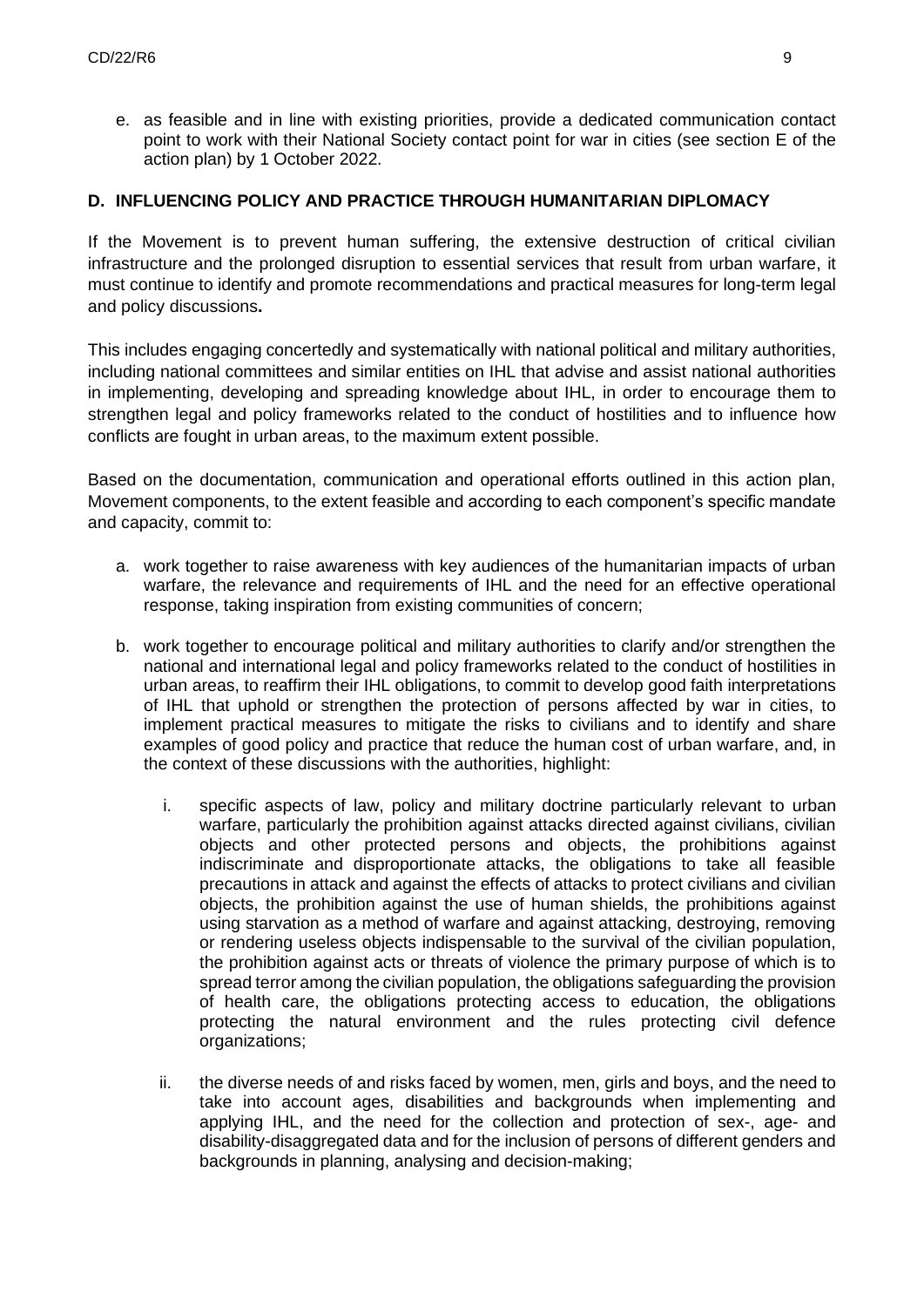- iii. the rules of IHL that protect civilians in situations of siege or encirclement, in particular the illegality of besieging civilian populations and the obligation to allow civilians to evacuate a besieged area, the prohibitions against attacking civilians trapped in or fleeing from such areas and against using their starvation as a method of warfare, and the obligations to take constant care to spare them and to protect them from the danger of hostilities;
- iv. the obligation of parties to armed conflict to meet the basic needs of the civilian population under their control, to ensure the freedom of movement of authorized humanitarian relief personnel and to allow and facilitate the rapid and unimpeded passage of impartial humanitarian relief consignments, equipment and personnel for civilians in need, subject to their right of control;
- v. the treaties and rules on weapons that continue to cause suffering, including death and injury, long after conflict has ended, in accordance with the 2009 Movement Strategy on Landmines, Cluster Munitions and Explosive Remnants of War;
- vi. the need for States and other actors that support parties to armed conflict, including by providing them with weapons, to do everything reasonably in their power to not only minimize the risk of any adverse impact of their support on civilians but to seize all opportunities to enhance the protection afforded to civilians and to those no longer fighting:
- vii. as a step towards strengthening the protection of civilians from the dangers of urban warfare, the need for all parties to armed conflict to avoid using explosive weapons with a wide impact area in populated areas because of the significant likelihood of indiscriminate effects, and the need for States to promote, in all relevant forums, the strongest possible protection for civilians from the effects of explosive weapons in populated areas, including commitments to avoid the use of explosive weapons with a wide impact area in such areas, and to collaborate in this regard with relevant humanitarian organizations, including the ICRC and National Societies.
- c. discuss with political and military authorities further policy and other measures concerning the conduct of hostilities and humanitarian responses that can be taken to strengthen the protection of civilians in urban warfare.

The ICRC – in consultation with the IFRC and National Societies – commits to:

- d. provide updates on international and regional developments to reduce the humanitarian impacts of war in cities to the contact points in National Societies who work on this issue (see section E), and develop and inform National Societies of new diplomatic, legal and policy resources for engaging with parties to armed conflict; and
- e. provide, as feasible and required by National Societies, tailored support to engage with specific national audiences through humanitarian diplomacy.

#### **E. IMPLEMENTATION AND MONITORING**

There is a need to ensure that all Movement components, particularly National Societies operating in contexts of urban warfare, are empowered to effectively implement the commitments in this action plan. The ICRC – in consultation with the IFRC and National Societies – therefore commits to:

a. develop an implementation monitoring and evaluation framework and convene a Movement Reference Group on War in Cities to guide and support the implementation of this action plan;